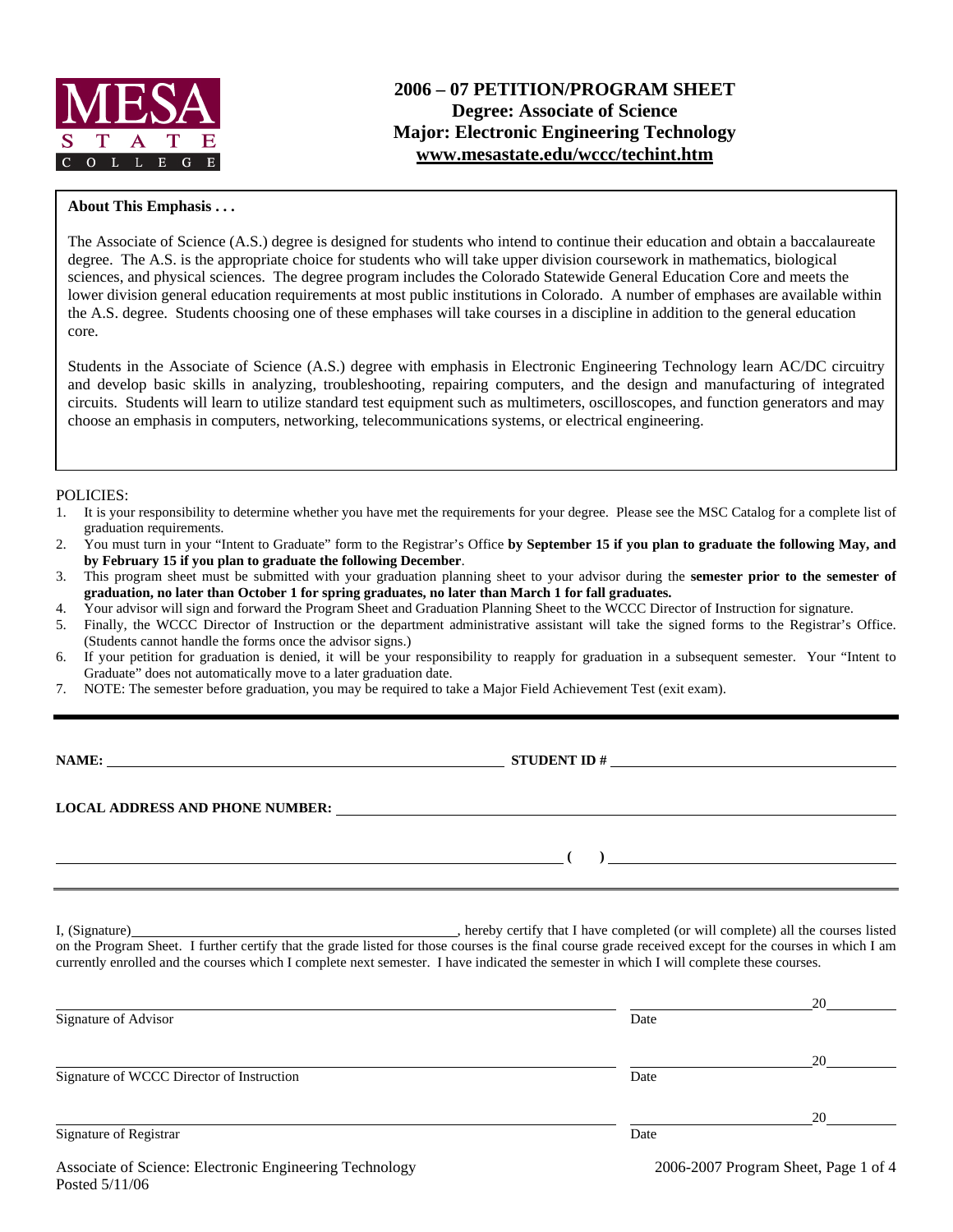- 60 semester hours are required for the Associate of Science degree. Must meet the academic residency requirements.
- A cumulative grade point average of 2.0 or higher must be maintained for all courses taken and a "C" or better must be achieved in each course which comprises the area of emphasis or specialization for TECI.
- A grade of "C" or higher must be earned in all general education courses in order to be accepted for the transfer under the Core Transfer Agreements.
- No double counting is allowed between general education requirements and major requirements.
- It is recommended that students work closely with a faculty advisor when selecting appropriate courses and scheduling classes.

|                                                               |      |                      |       |      |      | <b>GENERAL EDUCATION REQUIREMENTS</b> (33 Semester Hours)        |                                                                                                                                          |        |                                                    |       |      |      |           |
|---------------------------------------------------------------|------|----------------------|-------|------|------|------------------------------------------------------------------|------------------------------------------------------------------------------------------------------------------------------------------|--------|----------------------------------------------------|-------|------|------|-----------|
| Course                                                        | No.  | Credit               | Grade | Term | Year | Trns/Subs                                                        | Course                                                                                                                                   | No.    | Credit                                             | Grade | Term | Year | Trns/Subs |
| English and Speech: ENGL 111 and 112, SPCH 102 (9 semester    |      |                      |       |      |      |                                                                  |                                                                                                                                          |        | Social and Behavioral Sciences: (6 Semester Hours) |       |      |      |           |
| hours, must earn a grade of "C" or above in ENGL 111 and 112) |      |                      |       |      |      |                                                                  |                                                                                                                                          |        | (Minimum of 2 different disciplines)               |       |      |      |           |
| <b>ENGL</b>                                                   | 111  | $\frac{3}{2}$        |       |      |      |                                                                  |                                                                                                                                          |        |                                                    |       |      |      |           |
| <b>ENGL</b>                                                   | 112  | $\frac{3}{2}$        |       |      |      |                                                                  |                                                                                                                                          |        |                                                    |       |      |      |           |
| <b>SPCH</b>                                                   | 102  | 3 <sup>7</sup>       |       |      |      |                                                                  |                                                                                                                                          |        |                                                    |       |      |      |           |
| Physical Sciences/Math/Statistics (12 semester hours)         |      |                      |       |      |      |                                                                  |                                                                                                                                          |        |                                                    |       |      |      |           |
|                                                               |      |                      |       |      |      | Science (minimum 8 semester hours) PHYS 111, 111L, 112, 112L are |                                                                                                                                          |        | Humanities (6 semester hours)                      |       |      |      |           |
| recommended                                                   |      |                      |       |      |      |                                                                  |                                                                                                                                          |        | (Minimum of 2 different disciplines)               |       |      |      |           |
| <b>PHYS</b>                                                   | 111  |                      |       |      |      |                                                                  |                                                                                                                                          |        |                                                    |       |      |      |           |
| <b>PHYS</b>                                                   | 111L |                      |       |      |      |                                                                  |                                                                                                                                          |        |                                                    |       |      |      |           |
| <b>PHYS</b>                                                   | 112  |                      |       |      |      |                                                                  |                                                                                                                                          |        |                                                    |       |      |      |           |
| <b>PHYS</b>                                                   | 112L |                      |       |      |      |                                                                  |                                                                                                                                          |        |                                                    |       |      |      |           |
|                                                               |      |                      |       |      |      |                                                                  |                                                                                                                                          |        |                                                    |       |      |      |           |
|                                                               |      |                      |       |      |      |                                                                  | Math (minimum 4 semester hours, MATH 113 or higher, must receive grade of "C" or above)                                                  |        |                                                    |       |      |      |           |
|                                                               |      |                      |       |      |      |                                                                  |                                                                                                                                          |        |                                                    |       |      |      |           |
|                                                               |      |                      |       |      |      |                                                                  |                                                                                                                                          |        |                                                    |       |      |      |           |
|                                                               |      |                      |       |      |      |                                                                  |                                                                                                                                          |        |                                                    |       |      |      |           |
|                                                               |      |                      |       |      |      |                                                                  | Kinesiology (2 semester hours) KINE/HPWA 100 and one KINA/HPWE/Selected DANC course                                                      |        |                                                    |       |      |      |           |
| Course                                                        |      | No.<br>Credit        | Grade | Term | Year | Trns/Subs                                                        | Course                                                                                                                                   | No.    | Credit                                             | Grade | Term | Year | Trns/Subs |
| <b>KINE/HPWA</b>                                              |      | 100<br>$\frac{1}{2}$ |       |      |      |                                                                  | <b>KINA/HPWE</b>                                                                                                                         |        | $\mathbf{1}$                                       |       |      |      |           |
|                                                               |      |                      |       |      |      |                                                                  |                                                                                                                                          |        |                                                    |       |      |      |           |
|                                                               |      |                      |       |      |      |                                                                  | Associate of Science: Electronic Engineering Technology Course Requirements (31 Semester Hours) Must earn a "C" or above in each course. |        |                                                    |       |      |      |           |
|                                                               |      |                      |       |      |      |                                                                  |                                                                                                                                          |        |                                                    |       |      |      |           |
| Course                                                        | No.  | Credit               | Grade | Term | Year | Trns/Subs                                                        | Course                                                                                                                                   | No.    | Credit                                             | Grade | Term | Year | Trns/Subs |
| <b>TECI</b>                                                   | 117  | $\frac{3}{2}$        |       |      |      |                                                                  | <b>TECI</b>                                                                                                                              | 165L   | $\frac{2}{2}$                                      |       |      |      |           |
| <b>TECI</b>                                                   | 117L | $\frac{1}{2}$        |       |      |      |                                                                  | <b>TECI</b>                                                                                                                              | $-231$ | $\overline{3}$                                     |       |      |      |           |
| <b>TECI</b>                                                   | 118  | $\frac{3}{2}$        |       |      |      |                                                                  | <b>TECI</b>                                                                                                                              | 231L   | $\frac{1}{2}$                                      |       |      |      |           |
| <b>TECI</b>                                                   | 118L | $\overline{1}$       |       |      |      |                                                                  |                                                                                                                                          |        | CSCI (Pascal, FORTRAN, or other approved language) |       |      |      |           |
| <b>TECI</b>                                                   | 164  | $\overline{3}$       |       |      |      |                                                                  | <b>CSCI</b>                                                                                                                              |        | $\overline{3}$                                     |       |      |      |           |
| <b>TECI</b>                                                   | 164L | $\overline{1}$       |       |      |      |                                                                  | <b>MATH</b>                                                                                                                              | 130    | 3 <sup>7</sup>                                     |       |      |      |           |
| <b>TECI</b>                                                   | 165  | $\overline{2}$       |       |      |      |                                                                  | <b>MAMT</b>                                                                                                                              | 151    | 5                                                  |       |      |      |           |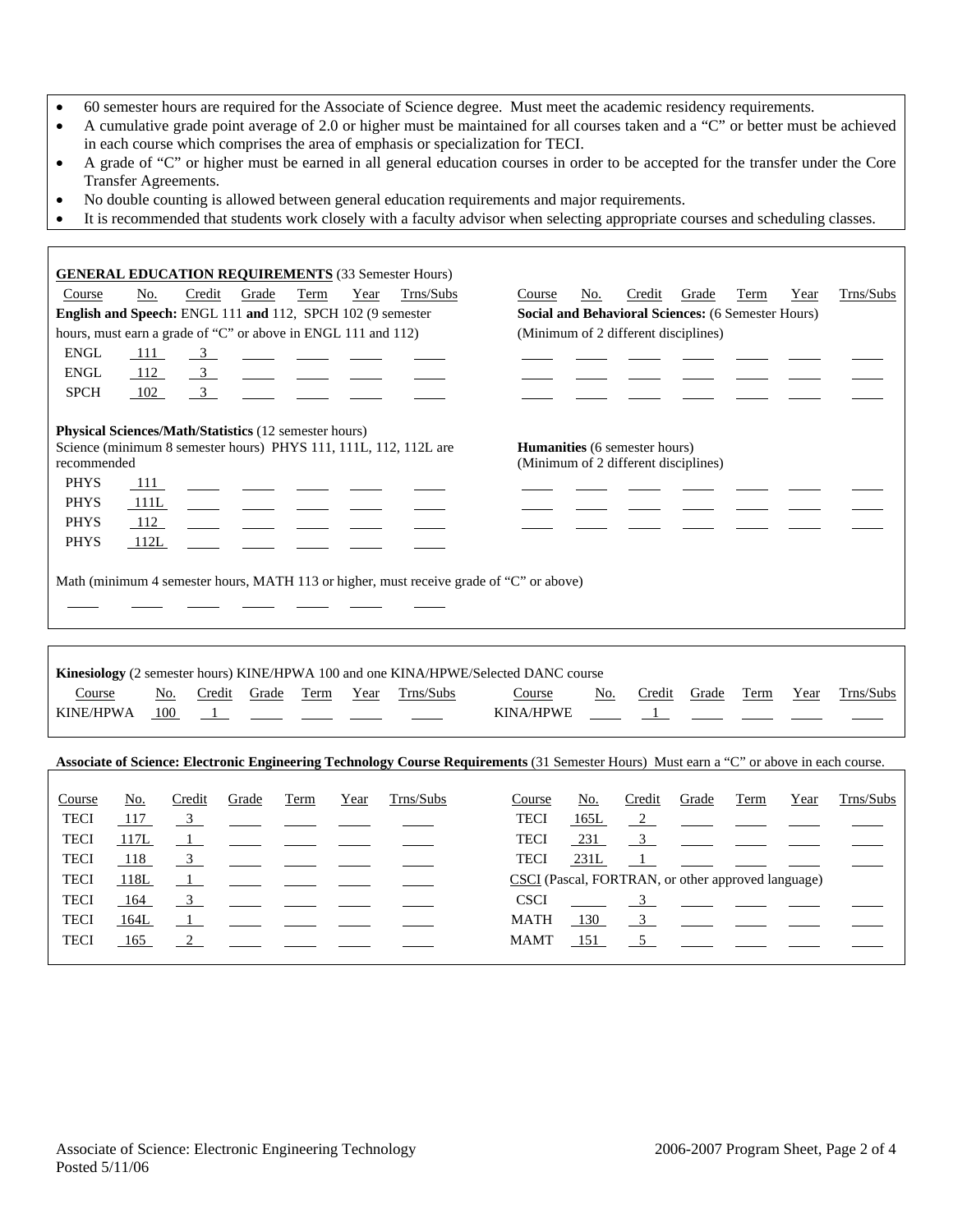### **GENERAL EDUCATION REQUIREMENTS** (minimum 33 Semester Hours)

**English and Speech – 9** Semester Hours ENGL 111 **and** ENGL 112 **or** ENGL 129 *(by permission)* **And** SPCH 102 (required)

See current Mesa State College Catalog for list of courses that fulfill the requirements below.

**Mathematics and Science – minimum 12** Semester Hours (PHYS 111, 111L, 112, 112L recommended) Minimum 4 semester hours in Math and minimum 8 semester hours in Science. Both lecture and Lab must be taken in all courses having both.

**Humanities – 6** semester hours. Minimum of two different disciplines required.

**Social and Behavioral Sciences – 6** semester hours. Minimum of two different disciplines required.

### **OTHER REQUIREMENTS** (2 Semester Hours)

**Kinesiology – 2** Semester Hours Each student must take KINE/HPWA 100 together with one KINA/HPWE/Selected DANC course. See current catalog for listing.

#### **Associate of Science in Electronic Engineering Technology Course Requirements** (31 Semester Hours)

 CSCI XXX Pascal, FORTRAN, or other approved language (consult with advisor) TECI 117 DC Passive Circuits TECI 117L DC Passive Circuits Laboratory TECI 118 AC Passive Circuits TECI 118L AC Passive Circuits Laboratory TECI 164 Electronic Circuits I TECI 164L Electronic Circuits I Laboratory TECI 165 Applied Digital Circuits TECI 165L Applied Digital Circuits Laboratory TECI 231 Electronic Circuits II TECI 231L Electronic Circuits II Laboratory MATH 130 Trigonometry MATH 151 Calculus I

- A cumulative grade point average of 2.0 or higher must be maintained for all courses taken and a "C" or better must be achieved in each course which comprises the area of emphasis or specialization for TECI.
- Special Recommendations It is recommended that the student take PHYS 111/111L and 112/112L.
- Additional Expenses Student will be required to have an appropriate multi-meter (20,000 ohms/volts or more), hand tools costing approximately \$60.00; a scientific calculator, and a power supply kit for TECI 117L, costing approximately \$32.00. This does not include the cost of required textbooks. These costs may vary with student need and brand or quality of tools or equipment purchased. All safety glasses must meet the minimum industry safety standard of Z-87 with side shields.